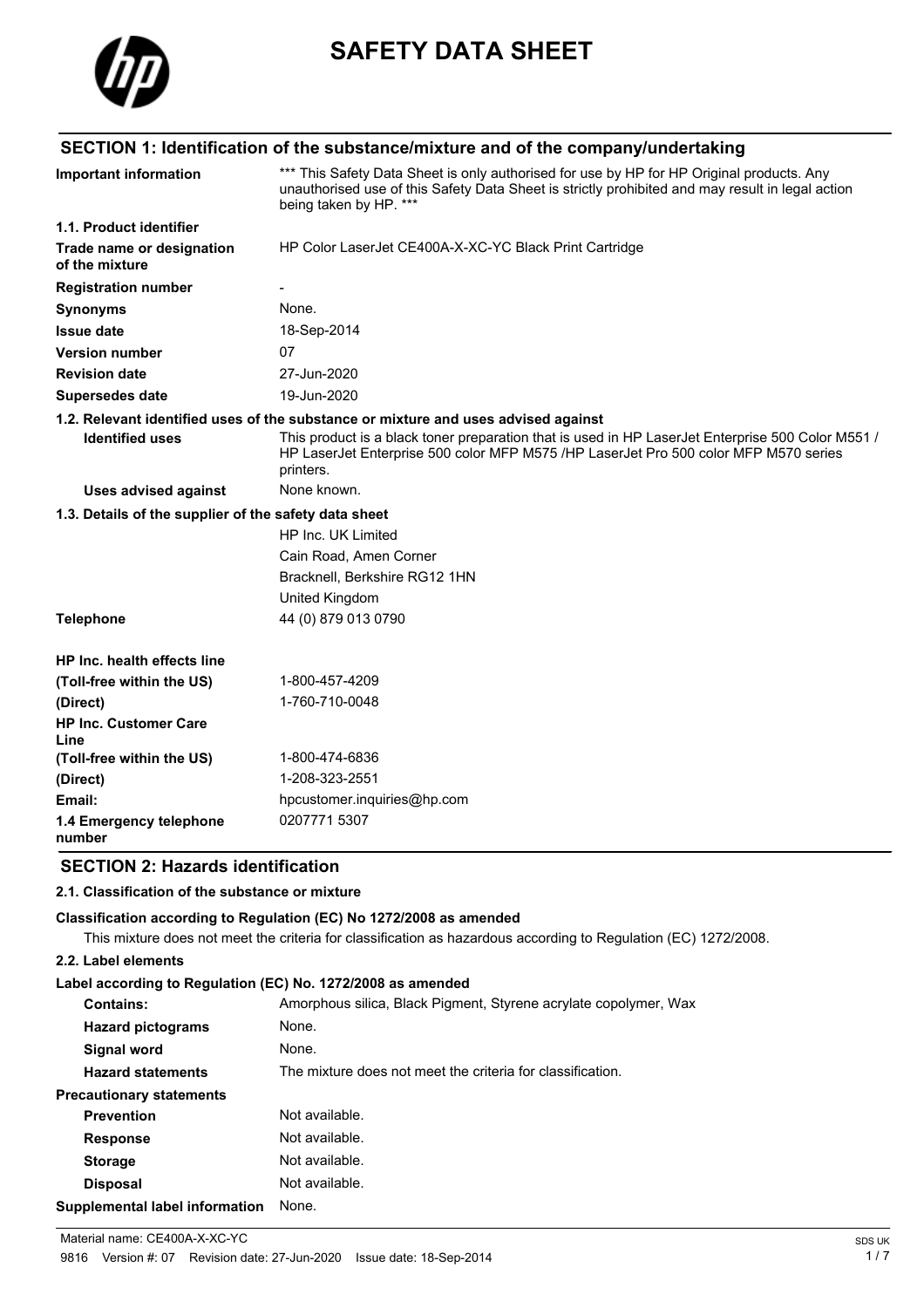This preparation contains no component classified as Persistent, Bioaccumulative, and Toxic (PBT) or very Persistent and very Bioaccumulative (vPvB) as defined under Regulation (EC) 1907/2006.

Carbon black is classified by the IARC as a Group 2B carcinogen (the substance is possibly carcinogenic to humans). Carbon black in this preparation, due to its bound form, does not present this carcinogenic risk. None of the other ingredients in this preparation are classified as carcinogens according to ACGIH, EU, IARC, MAK, NTP or OSHA.

### **SECTION 3: Composition/information on ingredients**

#### **3.2. Mixtures**

## **General information**

| <b>Chemical name</b>                               | %    |                     | CAS-No. / EC No. REACH Registration No. | Index No. | <b>Notes</b> |
|----------------------------------------------------|------|---------------------|-----------------------------------------|-----------|--------------|
| Styrene acrylate copolymer                         | < 85 | <b>Trade Secret</b> | $\overline{\phantom{0}}$                |           |              |
| <b>Classification:</b><br>$\overline{\phantom{0}}$ |      |                     |                                         |           |              |
| <b>Black Pigment</b>                               | ~10  | Proprietary         | 01-2119384822-32-XXXX                   |           |              |
|                                                    |      |                     |                                         |           |              |
| <b>Classification:</b><br>$\overline{\phantom{a}}$ |      |                     |                                         |           |              |
| Wax                                                | ~10  | <b>Trade Secret</b> | $\overline{\phantom{0}}$                |           |              |
|                                                    |      |                     |                                         |           |              |
| <b>Classification:</b><br>-                        |      |                     |                                         |           |              |
| Amorphous silica                                   | $3$  | 7631-86-9           | 01-2119379499-16-xxxx                   |           |              |
|                                                    |      | 231-545-4           |                                         |           |              |
| <b>Classification:</b><br>-                        |      |                     |                                         |           |              |

### **SECTION 4: First aid measures**

**General information** Not available.

| 4.1. Description of first aid measures                                                |                                                                                                                                                                                                   |
|---------------------------------------------------------------------------------------|---------------------------------------------------------------------------------------------------------------------------------------------------------------------------------------------------|
| <b>Inhalation</b>                                                                     | Move person to fresh air immediately. If irritation persists, consult a physician.                                                                                                                |
| <b>Skin contact</b>                                                                   | Wash affected areas thoroughly with mild soap and water. Get medical attention if irritation<br>develops or persists.                                                                             |
| Eye contact                                                                           | Do not rub eyes. Immediately flush with large amounts of clean, warm water (low pressure) for at<br>least 15 minutes or until particles are removed. If irritation persists, consult a physician. |
| Ingestion                                                                             | Rinse mouth out with water. Drink one to two glasses of water. If symptoms occur, consult a<br>physician.                                                                                         |
| 4.2. Most important symptoms<br>and effects, both acute and<br>delayed                | Not available.                                                                                                                                                                                    |
| 4.3. Indication of any<br>immediate medical attention<br>and special treatment needed | Not available.                                                                                                                                                                                    |

#### **SECTION 5: Firefighting measures**

| <b>General fire hazards</b>                                   | Not available.                                                                                                         |
|---------------------------------------------------------------|------------------------------------------------------------------------------------------------------------------------|
| 5.1. Extinguishing media                                      |                                                                                                                        |
| Suitable extinguishing<br>media                               | CO <sub>2</sub> , water, or dry chemical                                                                               |
| Unsuitable extinguishing<br>media                             | None known.                                                                                                            |
| 5.2. Special hazards arising<br>from the substance or mixture | Like most organic material in powder form, toner can form explosive dust-air mixtures when finely<br>dispersed in air. |
| 5.3. Advice for firefighters                                  |                                                                                                                        |
| Special protective<br>equipment for firefighters              | Not available.                                                                                                         |
| Special fire fighting<br>procedures                           | If fire occurs in the printer, treat as an electrical fire.                                                            |
| <b>Specific methods</b>                                       | None established.                                                                                                      |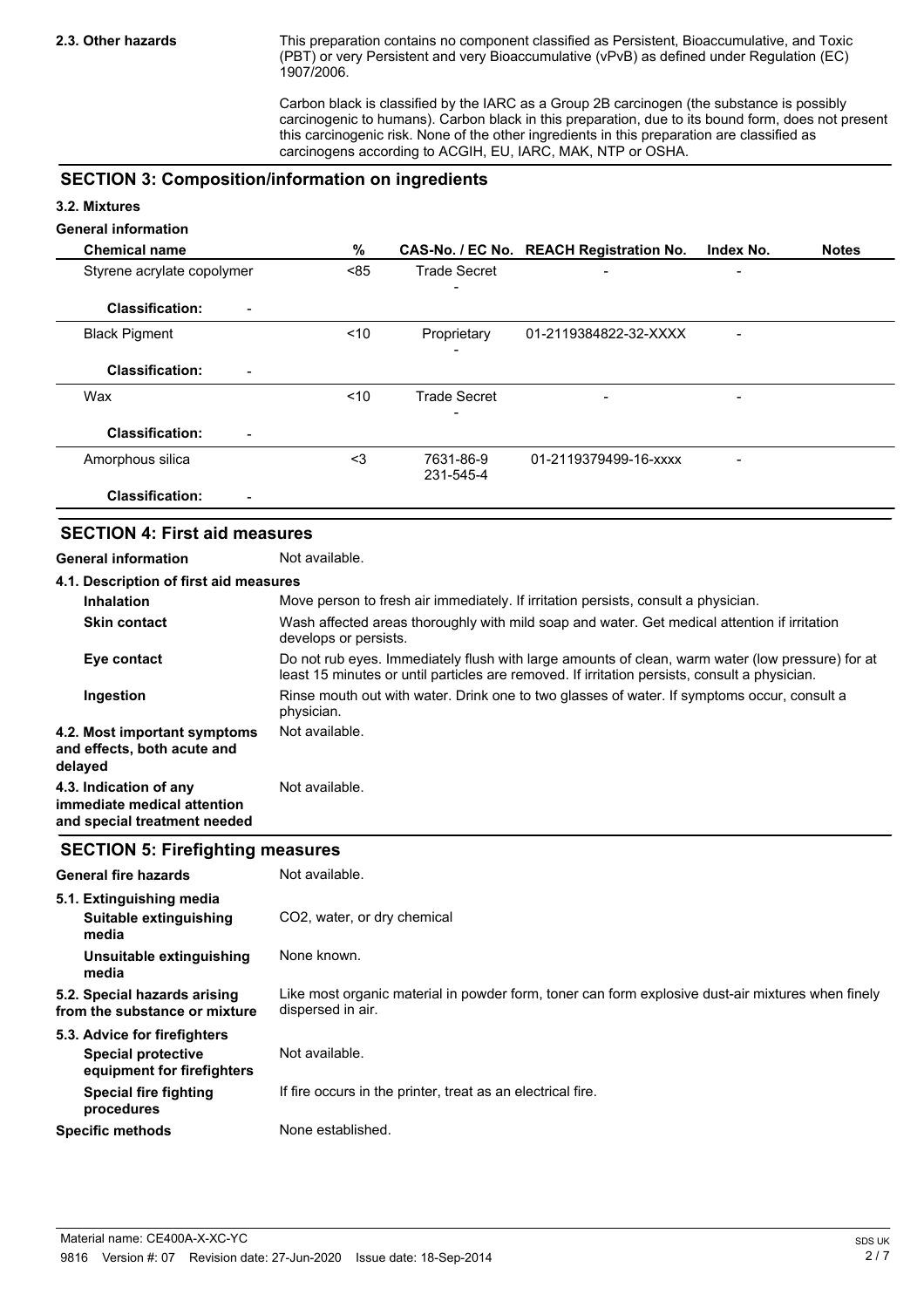## **SECTION 6: Accidental release measures**

|                                                              | 6.1. Personal precautions, protective equipment and emergency procedures                                                                                                                                                                                                                                                             |  |  |
|--------------------------------------------------------------|--------------------------------------------------------------------------------------------------------------------------------------------------------------------------------------------------------------------------------------------------------------------------------------------------------------------------------------|--|--|
| For non-emergency<br>personnel                               | Minimize dust generation and accumulation.                                                                                                                                                                                                                                                                                           |  |  |
| For emergency responders                                     | Not available.                                                                                                                                                                                                                                                                                                                       |  |  |
| 6.2. Environmental precautions                               | Do not flush into surface water or sanitary sewer system. See also section 13 Disposal<br>considerations.                                                                                                                                                                                                                            |  |  |
| 6.3. Methods and material for<br>containment and cleaning up | Slowly vacuum or sweep the material into a bag or other sealed container. Clean remainder with a<br>damp cloth or vacuum cleaner. If a vacuum is used, the motor must be rated as dust<br>explosion-proof. Fine powder can form explosive dust-air mixtures. Dispose of in compliance with<br>federal, state, and local regulations. |  |  |
| 6.4. Reference to other<br>sections                          | Not available.                                                                                                                                                                                                                                                                                                                       |  |  |
| <b>SECTION 7: Handling and storage</b>                       |                                                                                                                                                                                                                                                                                                                                      |  |  |
| 7.1. Precautions for safe<br>handling                        | Keep out of the reach of children. Avoid inhalation of dust and contact with skin and eyes. Use with<br>adequate ventilation. Keep away from excessive heat, sparks, and open flames.                                                                                                                                                |  |  |

| handling                                                                       | adequate ventilation. Keep away from excessive heat, sparks, and open flames.                                                   |
|--------------------------------------------------------------------------------|---------------------------------------------------------------------------------------------------------------------------------|
| 7.2. Conditions for safe<br>storage, including any<br><b>incompatibilities</b> | Keep out of the reach of children. Keep tightly closed and dry. Store at room temperature. Store<br>away from strong oxidizers. |

# **7.3. Specific end use(s)** Not available.

# **SECTION 8: Exposure controls/personal protection**

#### **8.1. Control parameters**

#### **Occupational exposure limits**

| UK. EH40 Workplace Exposure Limits (WELs) |             |                    |  |
|-------------------------------------------|-------------|--------------------|--|
| <b>Components</b>                         | <b>Type</b> | Value              |  |
| <b>Black Pigment</b>                      | <b>STEL</b> | $7 \text{ mg/m}$ 3 |  |
|                                           | <b>TWA</b>  | $3.5 \text{ mg/m}$ |  |
|                                           |             |                    |  |

# **Biological limit values** No biological exposure limits noted for the ingredient(s).

**Recommended monitoring** Not available.

# **procedures**

#### **Derived no effect levels (DNELs)**

| <b>Components</b>                                 | <b>Type</b>                                                                                    | <b>Route</b>                                                                         | <b>Value</b>                         | Form               |  |  |
|---------------------------------------------------|------------------------------------------------------------------------------------------------|--------------------------------------------------------------------------------------|--------------------------------------|--------------------|--|--|
| <b>Black Pigment</b>                              | Consumers                                                                                      | Inhalation                                                                           | $1.75$ mg/m $3$                      | Local long term    |  |  |
|                                                   |                                                                                                | Inhalation                                                                           | $0.06$ mg/m $3$                      | Systemic long term |  |  |
|                                                   | Workers                                                                                        | Inhalation                                                                           | $2$ mg/m $3$                         | Local long term    |  |  |
|                                                   |                                                                                                | Inhalation                                                                           | 1 $mg/m3$                            | Systemic long term |  |  |
| <b>Predicted no effect concentrations (PNECs)</b> |                                                                                                |                                                                                      |                                      |                    |  |  |
| <b>Components</b>                                 | Type                                                                                           | <b>Route</b>                                                                         | <b>Value</b>                         | <b>Form</b>        |  |  |
| <b>Black Pigment</b>                              | Not applicable                                                                                 | Freshwater<br>Marine water                                                           | $5 \text{ mg/l}$<br>$5 \text{ mq/l}$ |                    |  |  |
| <b>Exposure guidelines</b>                        | , 5 mg/m3 (Respirable Fraction)                                                                |                                                                                      |                                      |                    |  |  |
|                                                   |                                                                                                | , 3 mg/m3 (Respirable Particulate)                                                   |                                      |                    |  |  |
|                                                   | mg/m3                                                                                          | Amorphous silica: USA OSHA (TWA/PEL): 20 mppcf 80 (mg/m3)/%SiO2, ACGIH (TWA/TLV): 10 |                                      |                    |  |  |
|                                                   | TRGS 900 (Luftgrenzwert) - 10 mg/m3 (Einatembare partikel), 3 mg/m3 (Alveolengängige fraktion) |                                                                                      |                                      |                    |  |  |
|                                                   |                                                                                                | UK WEL: 10 mg/m3 (Respirable Dust), 5 mg/m3 (Inhalable Dust)                         |                                      |                    |  |  |
| 8.2. Exposure controls                            |                                                                                                |                                                                                      |                                      |                    |  |  |
| Appropriate engineering<br>controls               | Use in a well ventilated area.                                                                 |                                                                                      |                                      |                    |  |  |
|                                                   | Individual protection measures, such as personal protective equipment                          |                                                                                      |                                      |                    |  |  |
| <b>General information</b>                        | No personal respiratory protective equipment required under normal conditions of use.          |                                                                                      |                                      |                    |  |  |
| <b>Eye/face protection</b>                        | Not available.                                                                                 |                                                                                      |                                      |                    |  |  |
| <b>Skin protection</b>                            |                                                                                                |                                                                                      |                                      |                    |  |  |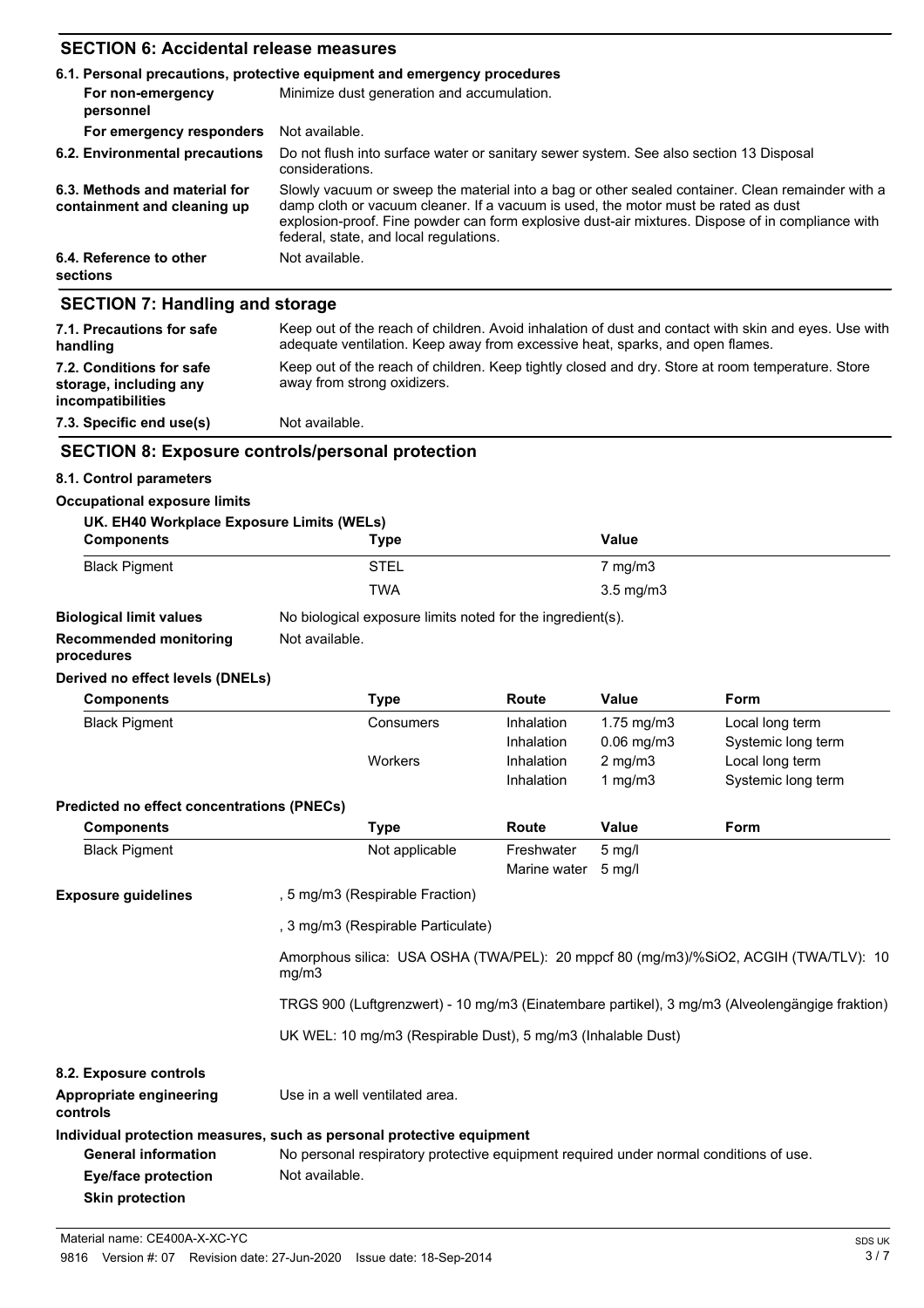| - Hand protection                         | Not available. |
|-------------------------------------------|----------------|
| - Other                                   | Not available. |
| <b>Respiratory protection</b>             | Not available. |
| <b>Thermal hazards</b>                    | Not available. |
| <b>Hygiene measures</b>                   | Not available. |
| <b>Environmental exposure</b><br>controls | Not available. |

# **SECTION 9: Physical and chemical properties**

### **9.1. Information on basic physical and chemical properties**

| <b>Appearance</b>                                 | Fine powder                                                   |  |
|---------------------------------------------------|---------------------------------------------------------------|--|
| <b>Physical state</b>                             | Solid.                                                        |  |
| Form                                              | solid                                                         |  |
| Color                                             | Black.                                                        |  |
| Odor                                              | Slight plastic odor                                           |  |
| <b>Odor threshold</b>                             | Not available.                                                |  |
| рH                                                | Not applicable                                                |  |
| <b>Melting point/freezing point</b>               | Not available.                                                |  |
| Initial boiling point and boiling<br>range        | Not applicable                                                |  |
| <b>Flash point</b>                                | Not applicable                                                |  |
| <b>Evaporation rate</b>                           | Not applicable                                                |  |
| Flammability (solid, gas)                         | Not available.                                                |  |
| Upper/lower flammability or explosive limits      |                                                               |  |
| <b>Flammability limit - lower</b><br>(%)          | Not flammable                                                 |  |
| <b>Flammability limit - upper</b><br>$(\%)$       | Not available.                                                |  |
| Vapor pressure                                    | Not applicable                                                |  |
| <b>Vapor density</b>                              | Not applicable                                                |  |
| Solubility(ies)                                   |                                                               |  |
| Solubility (water)                                | Negligible in water. Partially soluble in toluene and xylene. |  |
| <b>Partition coefficient</b><br>(n-octanol/water) | Not available.                                                |  |
| <b>Auto-ignition temperature</b>                  | Not available.                                                |  |
| <b>Decomposition temperature</b>                  | $>= 392 °F (= 200 °C)$                                        |  |
| <b>Viscosity</b>                                  | Not applicable                                                |  |
| <b>Explosive properties</b>                       | Not available.                                                |  |
| <b>Oxidizing properties</b>                       | No information available.                                     |  |
| 9.2. Other information                            |                                                               |  |
| <b>Concentration</b>                              | Not applicable                                                |  |
| <b>Percent volatile</b>                           | Negligible                                                    |  |
| <b>Softening point</b>                            | 176 - 266 °F (80 - 130 °C)                                    |  |
| <b>Specific gravity</b>                           | $1 - 1.2$ (H2O = 1)                                           |  |
| VOC                                               | Not applicable                                                |  |

# **SECTION 10: Stability and reactivity**

| 10.1. Reactivity                            | Not available.                          |
|---------------------------------------------|-----------------------------------------|
| 10.2. Chemical stability                    | Stable under normal storage conditions. |
| 10.3. Possibility of hazardous<br>reactions | Will not occur.                         |
| 10.4. Conditions to avoid                   | Imaging Drum: Exposure to light         |
| 10.5. Incompatible materials                | Strong oxidizers                        |
| 10.6. Hazardous<br>decomposition products   | Carbon monoxide and carbon dioxide.     |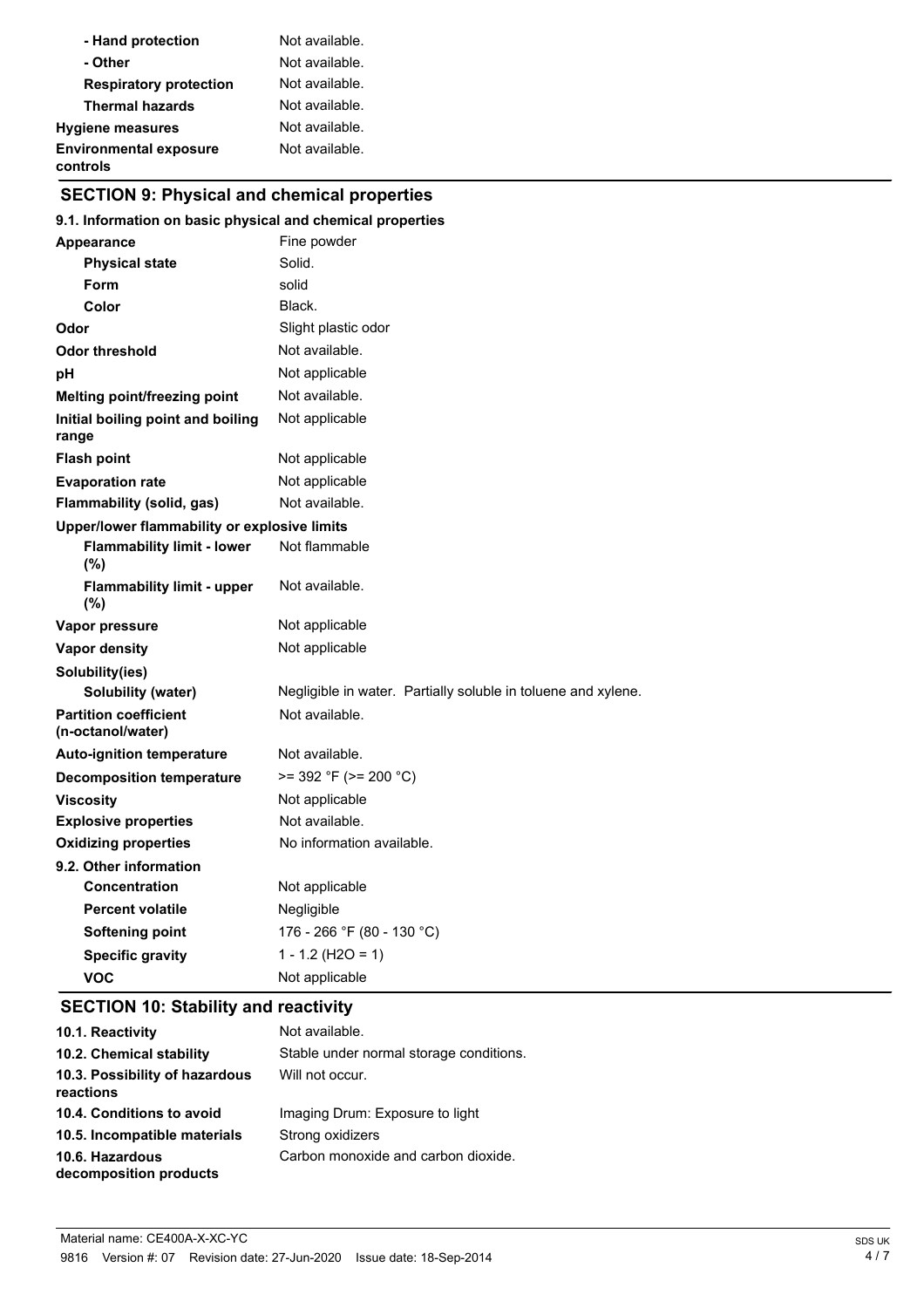| <b>SECTION 11: Toxicological information</b>                                            |                                                                                                                                                                                                                                                                                                                                                                                                                                                                                                                                                                                      |                     |  |  |
|-----------------------------------------------------------------------------------------|--------------------------------------------------------------------------------------------------------------------------------------------------------------------------------------------------------------------------------------------------------------------------------------------------------------------------------------------------------------------------------------------------------------------------------------------------------------------------------------------------------------------------------------------------------------------------------------|---------------------|--|--|
| <b>General information</b>                                                              | Not available.                                                                                                                                                                                                                                                                                                                                                                                                                                                                                                                                                                       |                     |  |  |
| Information on likely routes of exposure                                                |                                                                                                                                                                                                                                                                                                                                                                                                                                                                                                                                                                                      |                     |  |  |
| <b>Inhalation</b>                                                                       | Under normal conditions of intended use, this material is not expected to be an inhalation hazard.                                                                                                                                                                                                                                                                                                                                                                                                                                                                                   |                     |  |  |
| <b>Skin contact</b>                                                                     | Contact with skin may result in mild irritation.                                                                                                                                                                                                                                                                                                                                                                                                                                                                                                                                     |                     |  |  |
| Eye contact                                                                             | Contact with eyes may result in mild irritation.                                                                                                                                                                                                                                                                                                                                                                                                                                                                                                                                     |                     |  |  |
| Ingestion                                                                               | Ingestion is not a likely route of exposure.                                                                                                                                                                                                                                                                                                                                                                                                                                                                                                                                         |                     |  |  |
| <b>Symptoms</b>                                                                         | Not available.                                                                                                                                                                                                                                                                                                                                                                                                                                                                                                                                                                       |                     |  |  |
| 11.1. Information on toxicological effects                                              |                                                                                                                                                                                                                                                                                                                                                                                                                                                                                                                                                                                      |                     |  |  |
| <b>Acute toxicity</b>                                                                   | Based on available data, the classification criteria are not met.                                                                                                                                                                                                                                                                                                                                                                                                                                                                                                                    |                     |  |  |
| <b>Components</b>                                                                       | <b>Species</b>                                                                                                                                                                                                                                                                                                                                                                                                                                                                                                                                                                       | <b>Test Results</b> |  |  |
| <b>Black Pigment</b>                                                                    |                                                                                                                                                                                                                                                                                                                                                                                                                                                                                                                                                                                      |                     |  |  |
| <b>Acute</b>                                                                            |                                                                                                                                                                                                                                                                                                                                                                                                                                                                                                                                                                                      |                     |  |  |
| Oral                                                                                    |                                                                                                                                                                                                                                                                                                                                                                                                                                                                                                                                                                                      |                     |  |  |
| LD50                                                                                    | Rat                                                                                                                                                                                                                                                                                                                                                                                                                                                                                                                                                                                  | > 10000 mg/kg       |  |  |
| <b>Skin corrosion/irritation</b>                                                        | Based on available data, the classification criteria are not met.                                                                                                                                                                                                                                                                                                                                                                                                                                                                                                                    |                     |  |  |
| Serious eye damage/eye<br><i>irritation</i>                                             | Based on available data, the classification criteria are not met.                                                                                                                                                                                                                                                                                                                                                                                                                                                                                                                    |                     |  |  |
| <b>Respiratory sensitization</b>                                                        | Based on available data, the classification criteria are not met.                                                                                                                                                                                                                                                                                                                                                                                                                                                                                                                    |                     |  |  |
| <b>Skin sensitization</b>                                                               | Based on available data, the classification criteria are not met.                                                                                                                                                                                                                                                                                                                                                                                                                                                                                                                    |                     |  |  |
| Germ cell mutagenicity                                                                  | Negative, does not indicate mutagenic potential (Ames Test: Salmonella typhimurium)<br>Based on available data, the classification criteria are not met.                                                                                                                                                                                                                                                                                                                                                                                                                             |                     |  |  |
| Carcinogenicity                                                                         | Based on available data, the classification criteria are not met.                                                                                                                                                                                                                                                                                                                                                                                                                                                                                                                    |                     |  |  |
|                                                                                         | Carbon black is classified as a carcinogen by the IARC (possibly carcinogenic to humans, Group<br>2B) and by the State of California under Proposition 65. In their evaluations of carbon black, both<br>organizations indicate that exposure to carbon black, per se, does not occur when it remains<br>bound within a product matrix, specifically, rubber, ink, or paint. Carbon black is present only in a<br>bound form in this preparation. None of the other ingredients in this preparation are classified as<br>carcinogens according to ACGIH, EU, IARC, MAK, NTP or OSHA. |                     |  |  |
| IARC Monographs. Overall Evaluation of Carcinogenicity                                  |                                                                                                                                                                                                                                                                                                                                                                                                                                                                                                                                                                                      |                     |  |  |
| Amorphous silica (CAS 7631-86-9)<br>3 Not classifiable as to carcinogenicity to humans. |                                                                                                                                                                                                                                                                                                                                                                                                                                                                                                                                                                                      |                     |  |  |
| <b>Reproductive toxicity</b>                                                            | Based on available data, the classification criteria are not met.                                                                                                                                                                                                                                                                                                                                                                                                                                                                                                                    |                     |  |  |
| Specific target organ toxicity -<br>single exposure                                     | Based on available data, the classification criteria are not met.                                                                                                                                                                                                                                                                                                                                                                                                                                                                                                                    |                     |  |  |
| Specific target organ toxicity -<br>repeated exposure                                   | Based on available data, the classification criteria are not met.                                                                                                                                                                                                                                                                                                                                                                                                                                                                                                                    |                     |  |  |
| <b>Aspiration hazard</b>                                                                | Based on available data, the classification criteria are not met.                                                                                                                                                                                                                                                                                                                                                                                                                                                                                                                    |                     |  |  |
| <b>Mixture versus substance</b><br>information                                          | Not available.                                                                                                                                                                                                                                                                                                                                                                                                                                                                                                                                                                       |                     |  |  |
| <b>Other information</b>                                                                | Complete toxicity data are not available for this specific formulation<br>Refer to Section 2 for potential health effects and Section 4 for first aid measures.                                                                                                                                                                                                                                                                                                                                                                                                                      |                     |  |  |

# **SECTION 12: Ecological information**

| 12.1. Toxicity                                            |                   | LC50: > 100 mg/l, Fish, 96.00 Hours<br><b>Species</b> | <b>Test Results</b>    |
|-----------------------------------------------------------|-------------------|-------------------------------------------------------|------------------------|
| <b>Product</b>                                            |                   |                                                       |                        |
| CE400A-X-XC-YC                                            |                   |                                                       |                        |
| <b>Aquatic</b>                                            |                   |                                                       |                        |
| Algae                                                     | ErC <sub>50</sub> | Algae                                                 | > 100 mg/l, 72 Hours   |
| Crustacea                                                 | EC50              | Crustacea                                             | $>$ 100 mg/l, 48 Hours |
| Fish                                                      | <b>LC50</b>       | Fish                                                  | > 100 mg/l, 96 Hours   |
| 12.2. Persistence and<br>degradability                    | Not available.    |                                                       |                        |
| 12.3. Bioaccumulative potential                           | Not available.    |                                                       |                        |
| <b>Partition coefficient</b><br>n-octanol/water (log Kow) | Not available.    |                                                       |                        |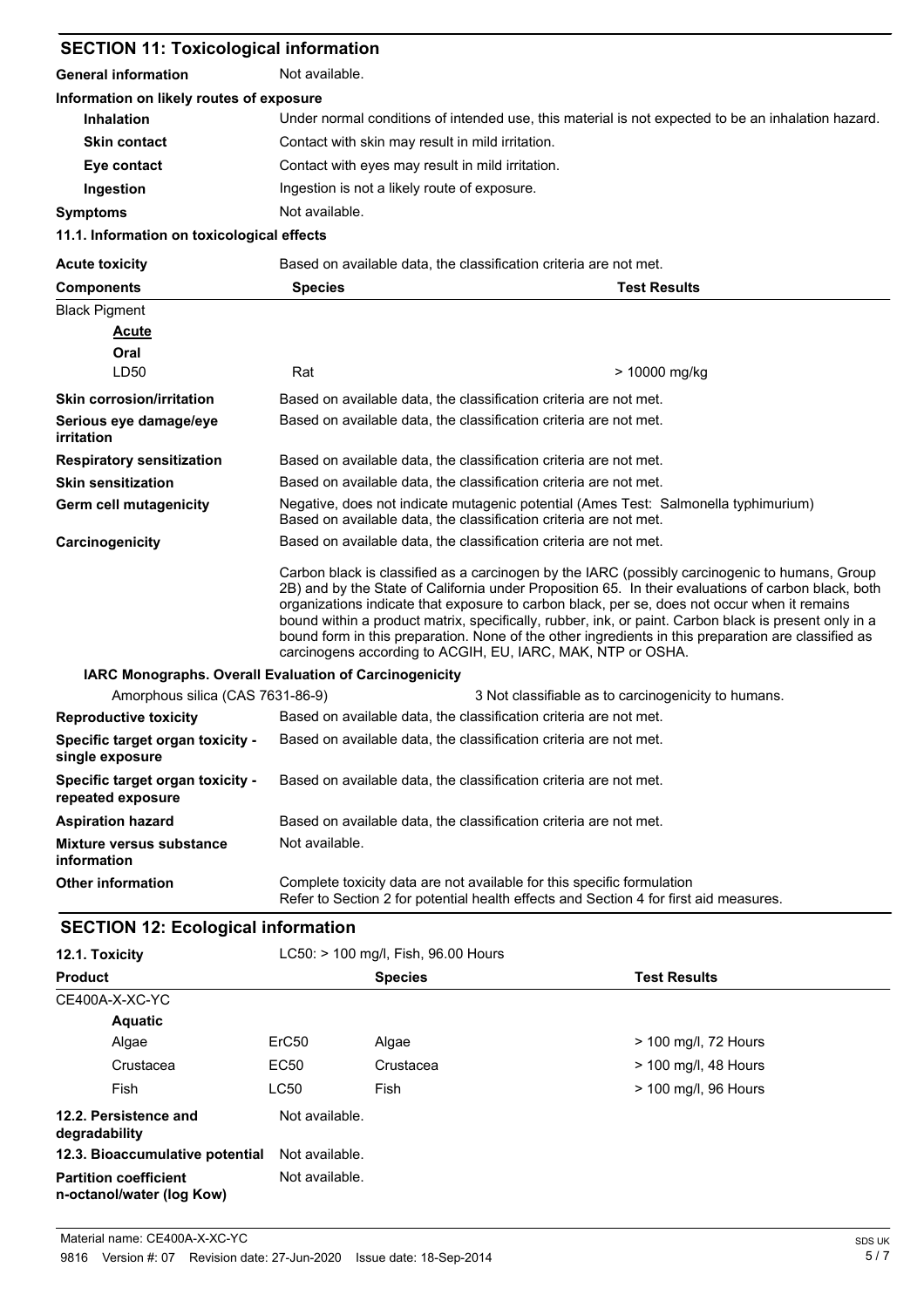| <b>Bioconcentration factor (BCF)</b>        | Not available.                                                                                                                                                                                                                                                                   |  |  |
|---------------------------------------------|----------------------------------------------------------------------------------------------------------------------------------------------------------------------------------------------------------------------------------------------------------------------------------|--|--|
| 12.4. Mobility in soil                      | Not available.<br>Not a PBT or vPvB substance or mixture.                                                                                                                                                                                                                        |  |  |
| 12.5. Results of PBT and vPvB<br>assessment |                                                                                                                                                                                                                                                                                  |  |  |
| 12.6. Other adverse effects                 | Not available.                                                                                                                                                                                                                                                                   |  |  |
| <b>SECTION 13: Disposal considerations</b>  |                                                                                                                                                                                                                                                                                  |  |  |
| 13.1. Waste treatment methods               |                                                                                                                                                                                                                                                                                  |  |  |
| <b>Residual waste</b>                       | Not available.                                                                                                                                                                                                                                                                   |  |  |
| <b>Contaminated packaging</b>               | Not available.                                                                                                                                                                                                                                                                   |  |  |
| EU waste code                               | Not available.                                                                                                                                                                                                                                                                   |  |  |
| Disposal methods/information                | Do not shred toner cartridge, unless dust-explosion prevention measures are taken. Finely<br>dispersed particles may form explosive mixtures in air. Dispose of in compliance with federal,<br>state, and local regulations.                                                     |  |  |
|                                             | HP's Planet Partners (trademark) supplies recycling program enables simple, convenient recycling<br>of HP original inkjet and LaserJet supplies. For more information and to determine if this service<br>is available in your location, please visit http://www.hp.com/recycle. |  |  |
| <b>SECTION 14: Transport information</b>    |                                                                                                                                                                                                                                                                                  |  |  |
| <b>Further information</b>                  | Not a dangerous good under DOT, IATA, ADR, IMDG, or RID.                                                                                                                                                                                                                         |  |  |
| <b>SECTION 15: Regulatory information</b>   |                                                                                                                                                                                                                                                                                  |  |  |
|                                             | 15.1. Safety, health and environmental regulations/legislation specific for the substance or mixture                                                                                                                                                                             |  |  |
| <b>EU</b> regulations                       |                                                                                                                                                                                                                                                                                  |  |  |
|                                             | Regulation (EC) No. 1005/2009 on substances that deplete the ozone layer, Annex I and II, as amended                                                                                                                                                                             |  |  |
| Not listed.                                 |                                                                                                                                                                                                                                                                                  |  |  |
|                                             | Regulation (EC) No. 850/2004 On persistent organic pollutants, Annex I as amended                                                                                                                                                                                                |  |  |
| Not listed.                                 |                                                                                                                                                                                                                                                                                  |  |  |
|                                             | Regulation (EU) No. 649/2012 concerning the export and import of dangerous chemicals, Annex I, Part 1 as amended                                                                                                                                                                 |  |  |
| Not listed.                                 |                                                                                                                                                                                                                                                                                  |  |  |
|                                             | Regulation (EU) No. 649/2012 concerning the export and import of dangerous chemicals, Annex I, Part 2 as amended                                                                                                                                                                 |  |  |
| Not listed.                                 | Regulation (EU) No. 649/2012 concerning the export and import of dangerous chemicals, Annex I, Part 3 as amended                                                                                                                                                                 |  |  |
| Not listed.                                 |                                                                                                                                                                                                                                                                                  |  |  |
|                                             | Regulation (EU) No. 649/2012 concerning the export and import of dangerous chemicals, Annex V as amended                                                                                                                                                                         |  |  |
| Not listed.                                 |                                                                                                                                                                                                                                                                                  |  |  |

**Regulation (EC) No. 166/2006 Annex II Pollutant Release and Transfer Registry, as amended** Not listed.

```
Regulation (EC) No. 1907/2006, REACH Article 59(10) Candidate List as currently published by ECHA
Not listed.
```
## **Authorizations**

```
Regulation (EC) No. 1907/2006, REACH Annex XIV Substances subject to authorization, as amended
Not listed.
```
#### **Restrictions on use**

**Regulation (EC) No. 1907/2006, REACH Annex XVII Substances subject to restriction on marketing and use as amended** Not listed.

**Directive 2004/37/EC: on the protection of workers from the risks related to exposure to carcinogens and mutagens at work, as amended**

Not listed.

#### **Other EU regulations**

|                             | Directive 2012/18/EU on major accident hazards involving dangerous substances, as amended                                                                                                                                                                                                                         |
|-----------------------------|-------------------------------------------------------------------------------------------------------------------------------------------------------------------------------------------------------------------------------------------------------------------------------------------------------------------|
| Not listed.                 |                                                                                                                                                                                                                                                                                                                   |
| <b>Other regulations</b>    | All chemical substances in this HP product have been notified or are exempt from notification<br>under chemical substances notification laws in the following countries: US (TSCA), EU<br>(EINECS/ELINCS), Switzerland, Canada (DSL/NDSL), Australia, Japan, Philippines, South Korea,<br>New Zealand, and China. |
| <b>Other information</b>    | This Safety Data Sheet complies with the requirements of Regulation (EU) 2015/830.<br>Classification according to Regulation (EC) No 1272/2008 as amended.                                                                                                                                                        |
| <b>National regulations</b> | Not available.                                                                                                                                                                                                                                                                                                    |